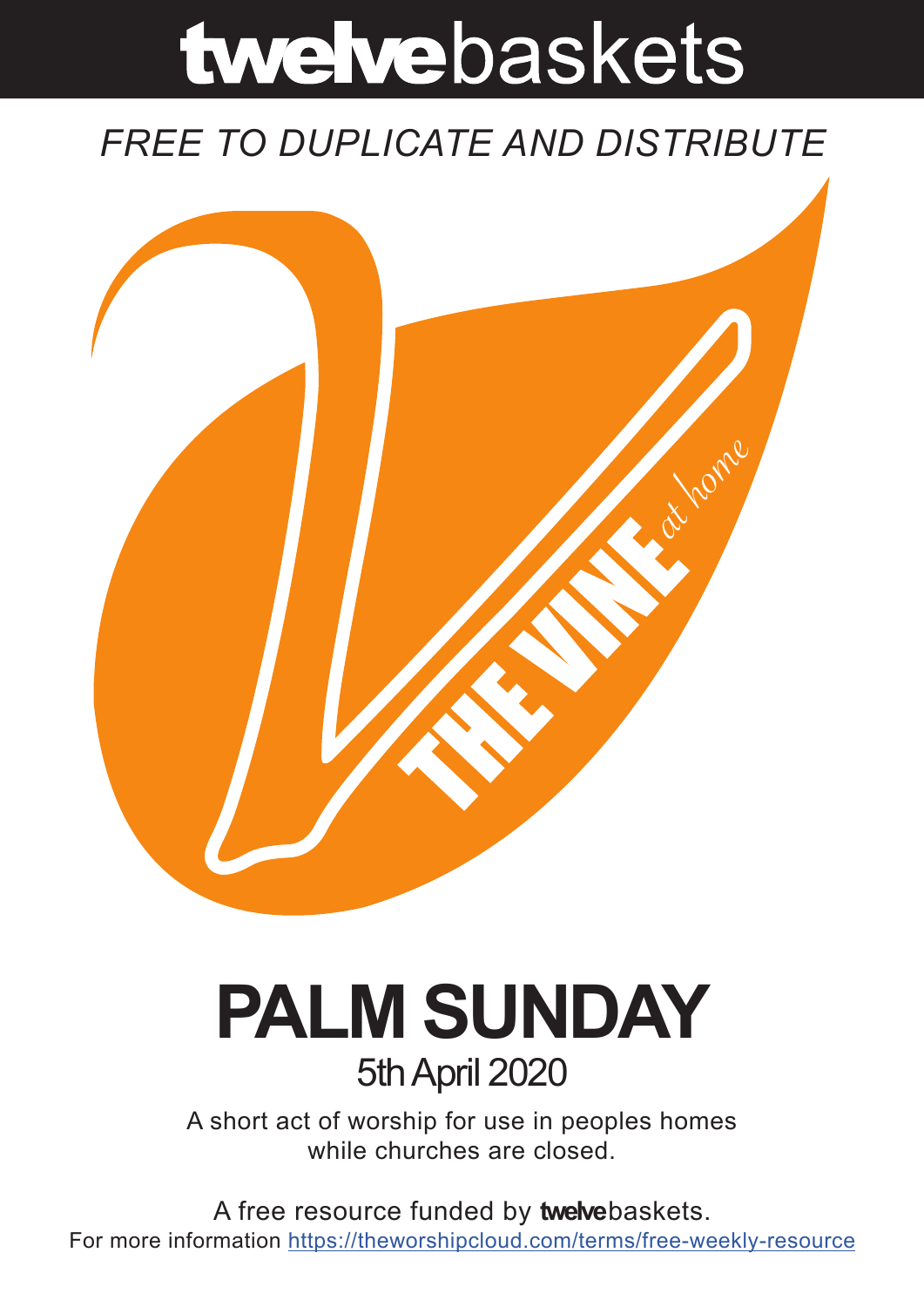#### **Prayer**

Today we come into the presence of God with so much pressing in on us. We come, unsettled at having to worship in a different way. But we come. So draw near to us dear Lord, come close to us now. Come open us to your loving Spirit. Amen1

**Hymn 265 STF –** Ride on Ride on in Majesty - [YouTube](https://youtu.be/Kio3aRZ84SM)

Ride on, ride on in majesty! Hark! all the tribes hosanna cry; Your humble beast pursues its road with palms and scattered garments strowed.

Ride on, ride on in majesty! In lowly pomp ride on to die: O Christ, your triumphs now begin o'er captive death and conquered sin.

Ride on, ride on in majesty! The winged squadrons of the sky look down with sad and wondering eyes to see the approaching sacrifice.

Ride on, ride on in majesty! Your last and fiercest strife is nigh; the Father on his sapphire throne expects his own anointed Son.

Ride on, ride on in majesty! In lowly pomp ride on to die; bow your meek head to mortal pain, then take, O God, your power and reign.

#### **Prayer**

God of the gateway, we worship you today, recognising that you are worthy of all we can offer. Open something in us, free us to worship you in spirit and truth. Jesus Christ who, by your death and resurrection, opened the gates to salvation for all, we worship you today, recognising that we need you. We can't make it on our own after all.

Holy Spirit, mediator and energiser, come amongst us, come amongst our friends and family, that gates may be opened and lives transformed by your power and to the glory of God. Amen 2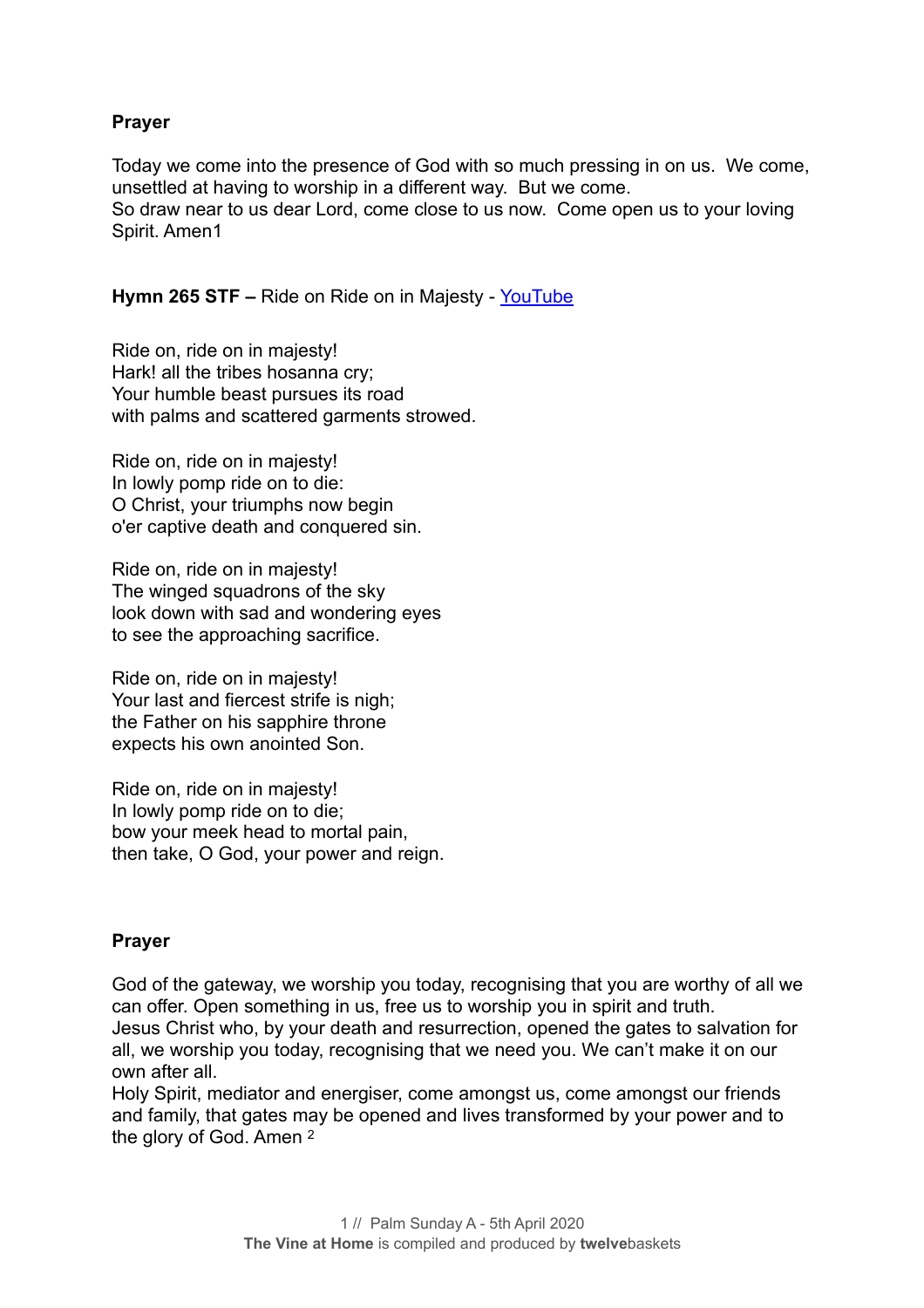#### **We say the Lord's prayer**

#### **Reading - Matthew 21:1-11** [click for reading](https://www.biblegateway.com/passage/?search=Matthew+21%3A1-11&version=NIV)

#### **Reflection**

'Open to me the gates of righteousness', cries the psalmist… and as I hear those words, especially on Palm Sunday, certain images come to my mind…We have gates to keep things in and we have gates to keep things out and the opening and closing of gates plays a part in our lives in all sorts of ways…

The old city of Jerusalem is today surrounded by a wall which contains 8 gates… Gates in walls are always important because they are places of entry and exit and places of encounter… With only a few days of his life on earth remaining, Jesus rides into the city of Jerusalem…On that occasion, as Matthew tells us, Jesus approached the city gates on a humble donkey and as he did so the resounding cries of Psalm 118 ringing loud in our ears...

- 'Open to me the gates of righteousness',

- 'Blessed is the one who comes in the name of the Lord',

- 'Hosanna'!

That word Hosanna probably meant 'Save us' initially, but it becomes mixed up with a shout of praise as well – it is a cry which recognises two things; a need for help and that Jesus is the one who can meet that need. Matthew tells us it is a very large crowd and again images come to my mind… a picture of the whole world crowded around a gate crying out for help, for life, for goodness, for salvation...

Looking at the story as Matthew tells it to us; we see that the crowds did three things: Firstly, they cut branches from trees and used them to welcome Jesus. The waving of branches was an integral part of the ancient Jewish Festival of Tabernacles, referred to as the psalm we heard declares, 'Bind up the festal procession with branches…' Matthew's original readers will have made the connection between branches and worship and recognise that this man riding humbly on a donkey is one to be worshipped.

Worship can be a gate-opening experience! When we offer ourselves to God in worship something happens which speaks of the presence and the glory of God and can open the gates of people's hearts.

Secondly the crowd shouted 'Hosanna, Blessed is the one who comes in the name of the Lord'. They recognised that Jesus was the one they needed. Sometimes the gates which have to be opened are the gates with which we fence ourselves off from any sort of need. The culture of today can lead us to think we must be strong, we must be perfect, we must be self-sufficient and able to cope with anything.

But the truth is that we are not supposed to live like that – we are supposed to live in relationship with a God who will supply all our needs – if we recognise that we have them. Shouting 'Hosanna' today is one way to open those gates and let God into our lives.

Thirdly, the crowd answered questions & pointed others to Jesus too. When the whole city, in turmoil, asks 'Who is this?' the crowds replied 'This is Jesus from Nazareth in Galilee'.

Put like that it sounds easy, but we're not always very good at doing it... at answering